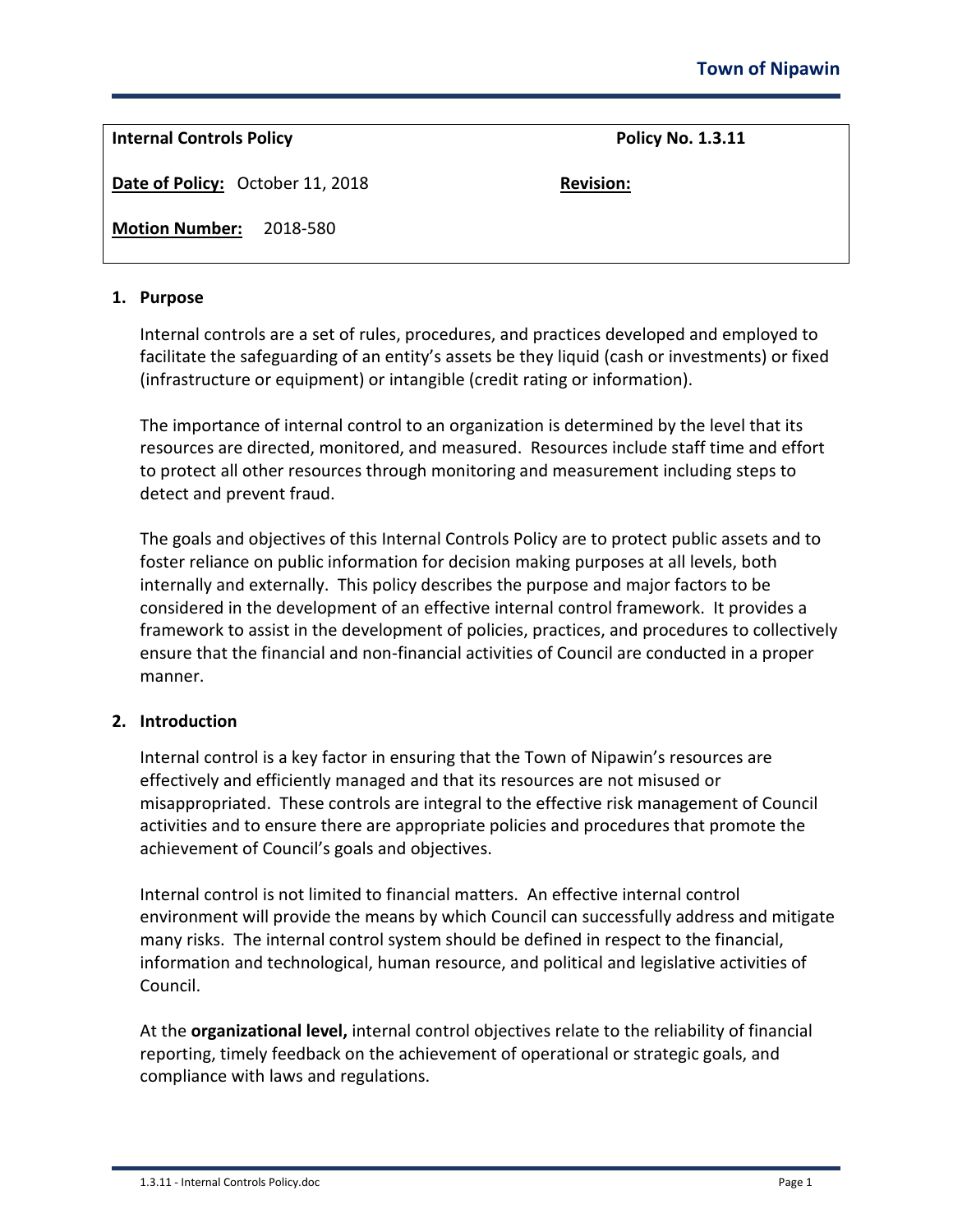At the specific **transaction level,** internal control refers to the actions taken to achieve a specific objective (for example, how to ensure the organization's payments to third parties are for valid services rendered). Internal control procedures reduce process variation (inconsistency), leading to more predictable outcomes.

Internal controls should be an integral part of any organization's financial and business policies and procedures. Internal controls consist of all the measures taken by the organization for the purpose of:

- Protecting its resources against waste, fraud, and inefficiency;
- Ensuring accuracy and reliability in accounting and operating data;
- Securing compliance with the policies of the organization; and
- Evaluating the level of performance in all organizational units

In establishing and assessing internal control practices it is necessary to recognize that in practical terms a certain level of risk will exist. The purpose of internal control is to provide assurance that the internal risks faced by the Town of Nipawin are minimized or contained to acceptable levels.

# **3. Principles**

A comprehensive and appropriate system of internal control will include policies, practices, and procedures that provide a framework that ensures:

- Strategic Plan objectives are monitored and reported in an efficient and orderly manner
- Reporting information is accurate and reliable to facilitate sound decision making
- Policies and procedures are followed
- Compliance with the relevant legislation and regulations applicable to Local Government
- Assets are secured and protected from unauthorized use
- Records are complete, accurate, secure, and reliable
- Risks are identified, assessed, and mitigated where possible

Controls can be divided into three categories:

- Preventative processes put in place to avoid undesirable events from occurring
- Detective processes put in place to detect and subsequently correct undesirable events that have already occurred
- Directive processes put in place to encourage a desirable event to occur

An internal control framework should be based on a proactive risk management approach that includes regular review and identification of the risks that exist within the Town of Nipawin's activities. The Town of Nipawin will maintain an effective Risk Management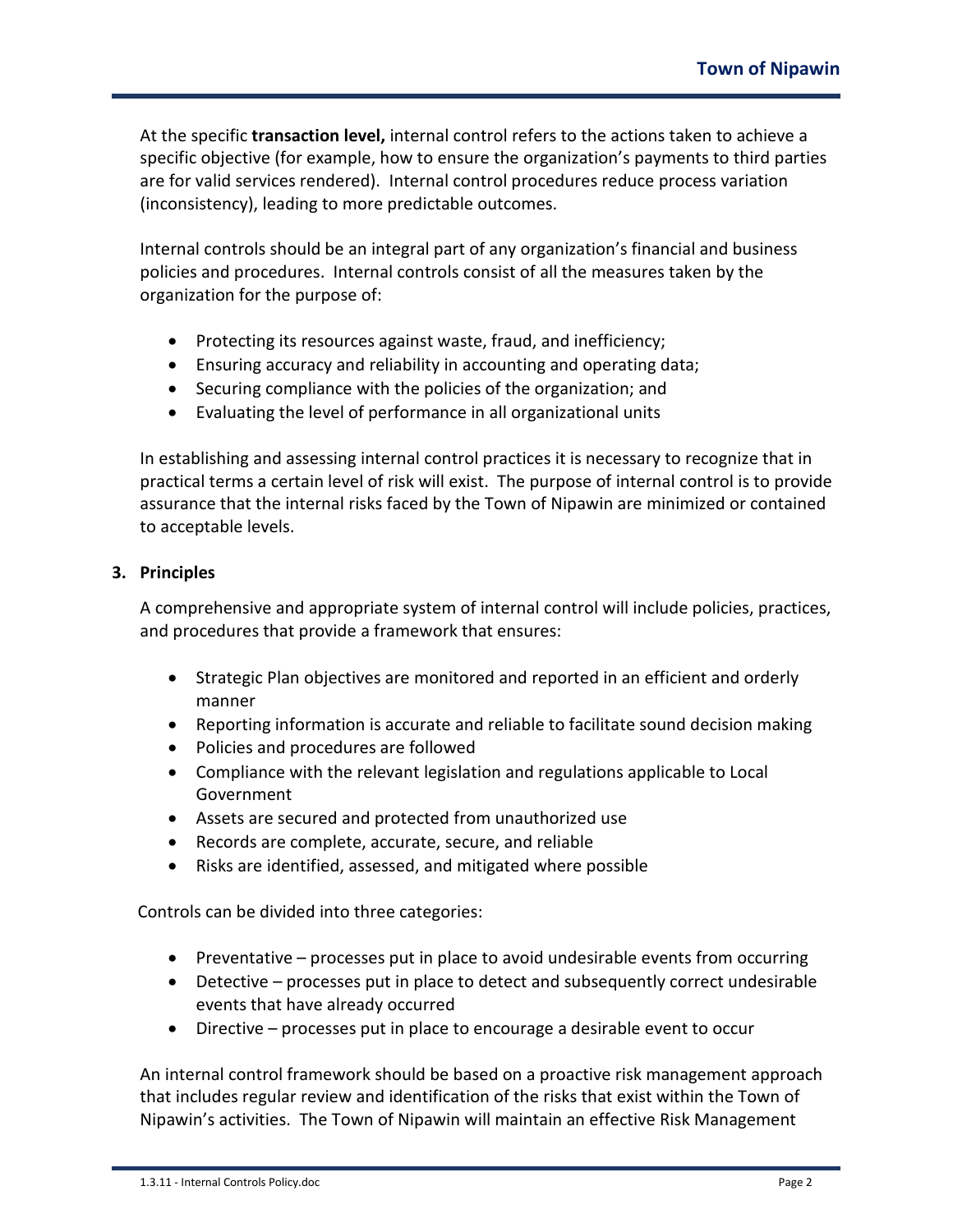Framework with internal controls included as an integral part of that framework. An appropriate internal control measure is applied to each key risk activity in order to reduce the inherent risk of that activity to an acceptable level.

## **4. Definitions**

*Internal Control* – Can be broadly defined as a process supported by the Town of Nipawin's policies, procedures, and practices which collectively provide a reasonable assurance regarding the achievement of objectives in the following categories:

- Effectiveness and efficiency of operations
- Reliability and accuracy of financial data
- Compliance with policies, procedures, legislation, and regulations

It recognizes that a 'system' of internal control extends far beyond those matters which relate solely to the financial matters of the Town of Nipawin.

*Management* – Includes the Chief Administrative Officer, Department Directors, Economic & Tourism Development Officer, and Fire Chief.

*Employee* – Includes persons employed by the Town of Nipawin, volunteers, trainees, work experience placements, independent consultants and contractors, and other authorized personnel offered access to the Town of Nipawin's resources.

## **5. Roles and Responsibilities**

All personnel are responsible for communicating upward in the organization problems in:

- Operations;
- Policy or procedural violations; and
- Illegal actions

Everyone within the Town of Nipawin organization has a role in internal controls. The roles vary depending upon the level of responsibility and the nature of involvement by the individual.

Council is responsible for the Internal Control Policy.

The Chief Administrative Officer is accountable to Council for the development and implementation of appropriate systems to achieve accountability and integrity.

Management are responsible for the development of adequate internal controls and their implementation, evaluation, and revision on an ongoing basis in respect to all of the functions of Council under their control to ensure as far as possible that: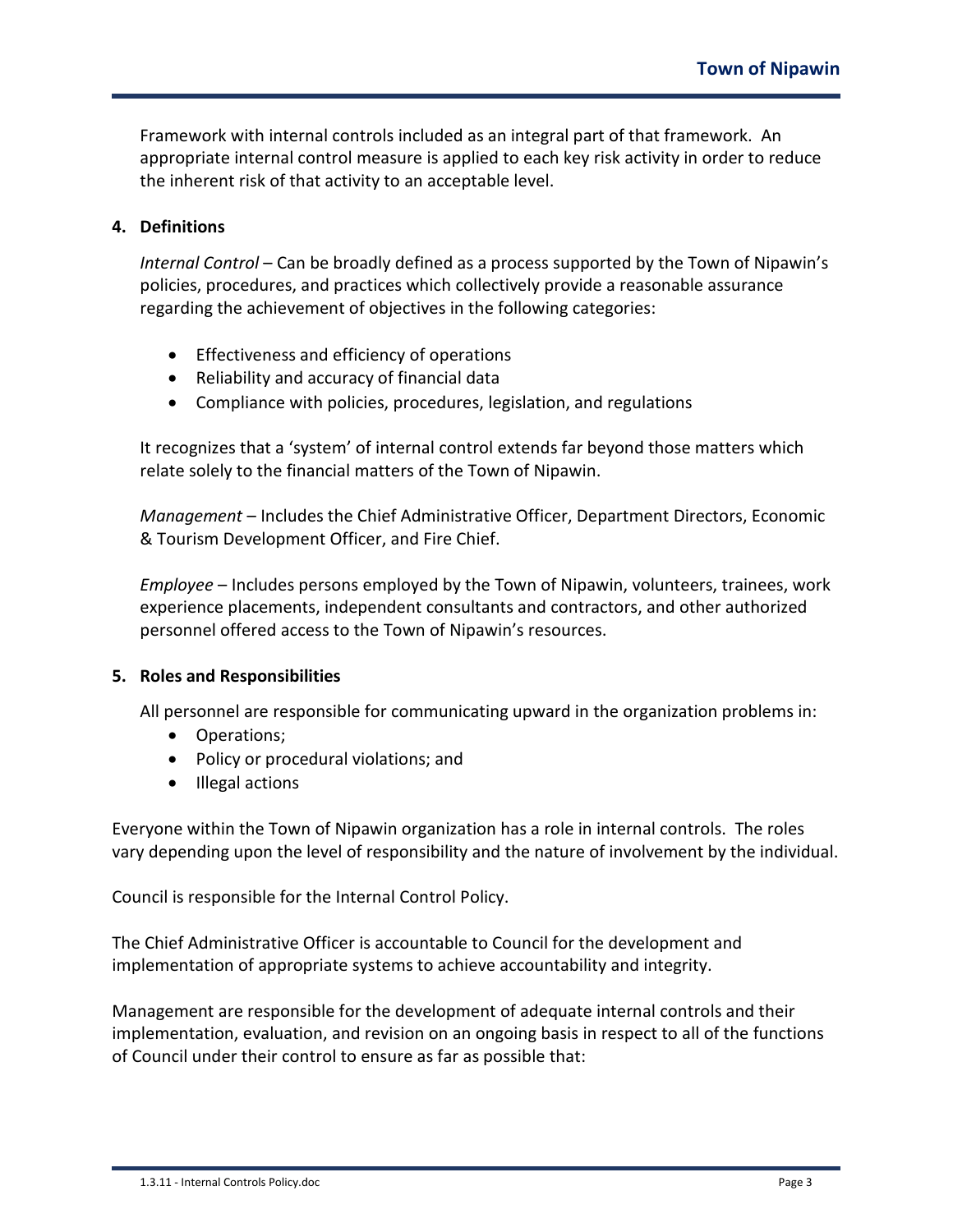- Financial records and other relevant databases completely and accurately reflect the actual operational activities and the timely preparation of reports
- Assets are safeguarded from unauthorized use or disposal
- Irregularities are prevented or detected and corrected if they occur

Management is expected to promote a best practice approach in support of effective business practices and properly functioning controls.

Employees are responsible for conducting their duties in accordance with internal control policies, procedures, and practices of the organization. They are also responsible for reporting to Management instances where they consider the internal control procedures are inadequate or not being met.

## **6. Elements of Internal Control**

## **6.1. Control Environment:**

The control environment, as established by the organization's administration, sets the tone of the organization and influences and increases the awareness of its employees. Leaders of each department, area, or activity establish a local control environment. This is the foundation for all other components of internal control, providing discipline and structure. Control environment factors include:

- Integrity and ethical values;
- The commitment to competence;
- Leadership philosophy and operating style;
- The way Management assigns authority and responsibility, and organizes and develops its employees;
- Policies and procedures

# **6.2. Risk Assessment:**

Every entity faces a variety of risks from external and internal sources that must be assessed. A precondition to risk assessment is the establishment of objectives that are linked at different levels and internally consistent. Risk of assessment is the identification and analysis of relevant risks to the achievement of the objectives, forming a basis for determining how the risks should be managed. Because economics, regulatory conditions, and operating conditions will continue to change, mechanisms are needed to identify and deal with the special risks associated with change.

Objectives must be established before the Chief Administrative Officer and Managers can identify and take necessary steps to manage risks. Operational objectives relate to effectiveness and efficiency of the operations, including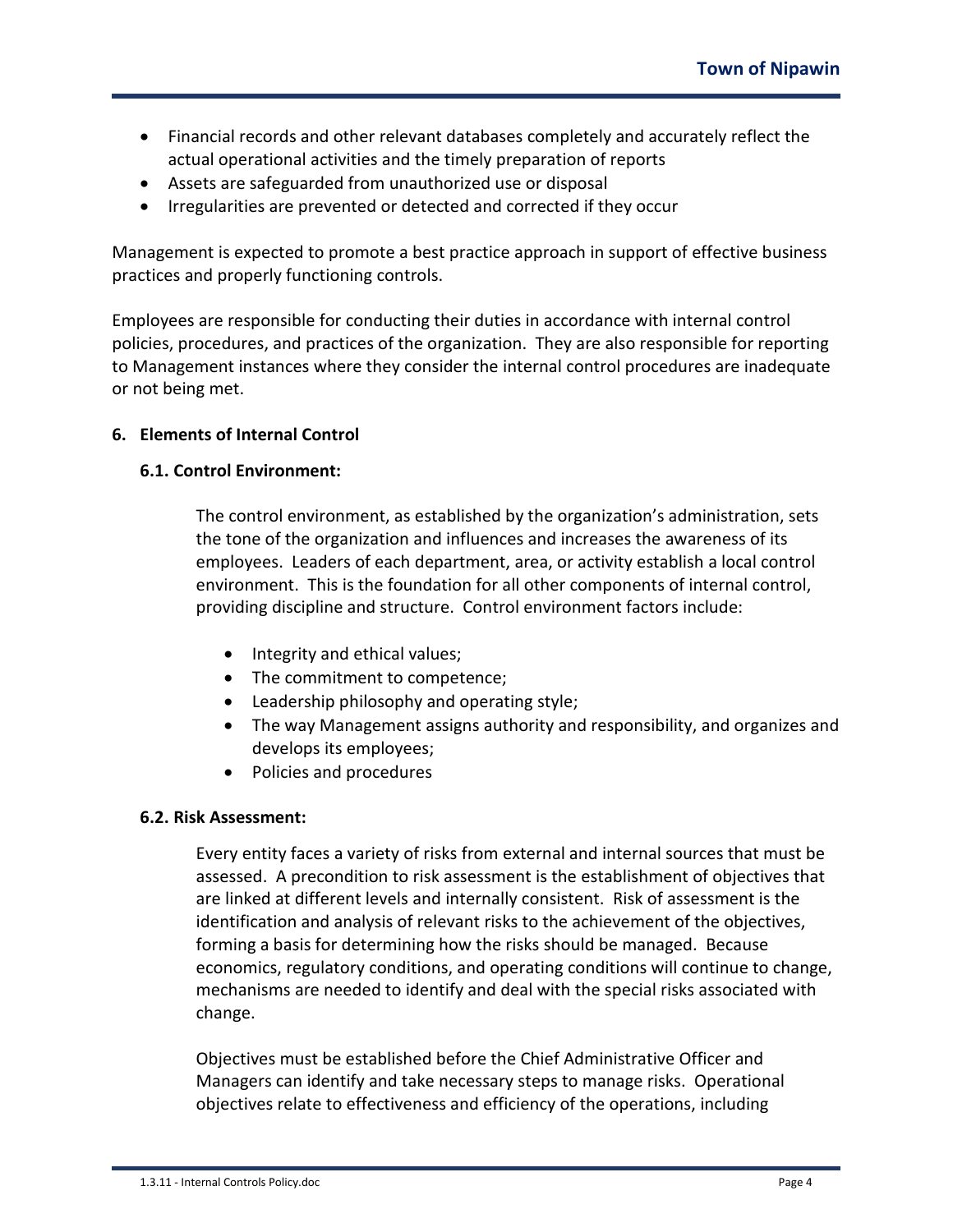performance and financial goals and safeguarding resources against loss. Financial reporting objectives pertain to the preparation of reliable published financial statements, including prevention of fraudulent financial reporting. Compliance objectives pertain to laws and regulations which establish minimum standards of behavior.

The process of identifying and analyzing risk is an ongoing process and is a critical component of an effective internal control system. Attention must be focused on risks at all levels and necessary actions must be taken to manage risks. Risks can pertain to internal and external factors. After risks have been identified they must be evaluated.

Managing change requires a constant assessment of risk and the impact on internal controls. Economic, industry, and regulatory environments change as entities' activities evolve. Mechanisms are needed to identify and react to changing conditions.

## **6.3. Limitations:**

Internal control can provide reasonable, not absolute, assurance that the objectives of an organization will be met. The concept of reasonable assurance implies a high degree of assurance, constrained by the costs and benefits of establishing incremental control procedures. No control should cost more than the benefit derived. For example, if the direct cost of the control is \$100 to protect a \$50 asset, it does not benefit the Town of Nipawin to use resources for that purpose.

Effective internal control implies the organization generated reliable financial reporting and complies with the laws and regulations that apply to it. However, whether an organization achieves operational and strategic objectives may depend on factors outside the enterprise, such as competition or technological innovation. These factors are outside the scope of internal control; therefore, effective internal control provides only timely information or feedback on progress towards the achievement of operational and strategic objectives but cannot guarantee their achievement.

#### **6.4. Control Activities**

Policies and procedures that address business risks and provide detailed guidelines for carrying out activities include:

- Documented controls
- Reconciliations and verifications
- Physical asset controls and regular revaluation
- Financial accounting procedures including segregation of duties